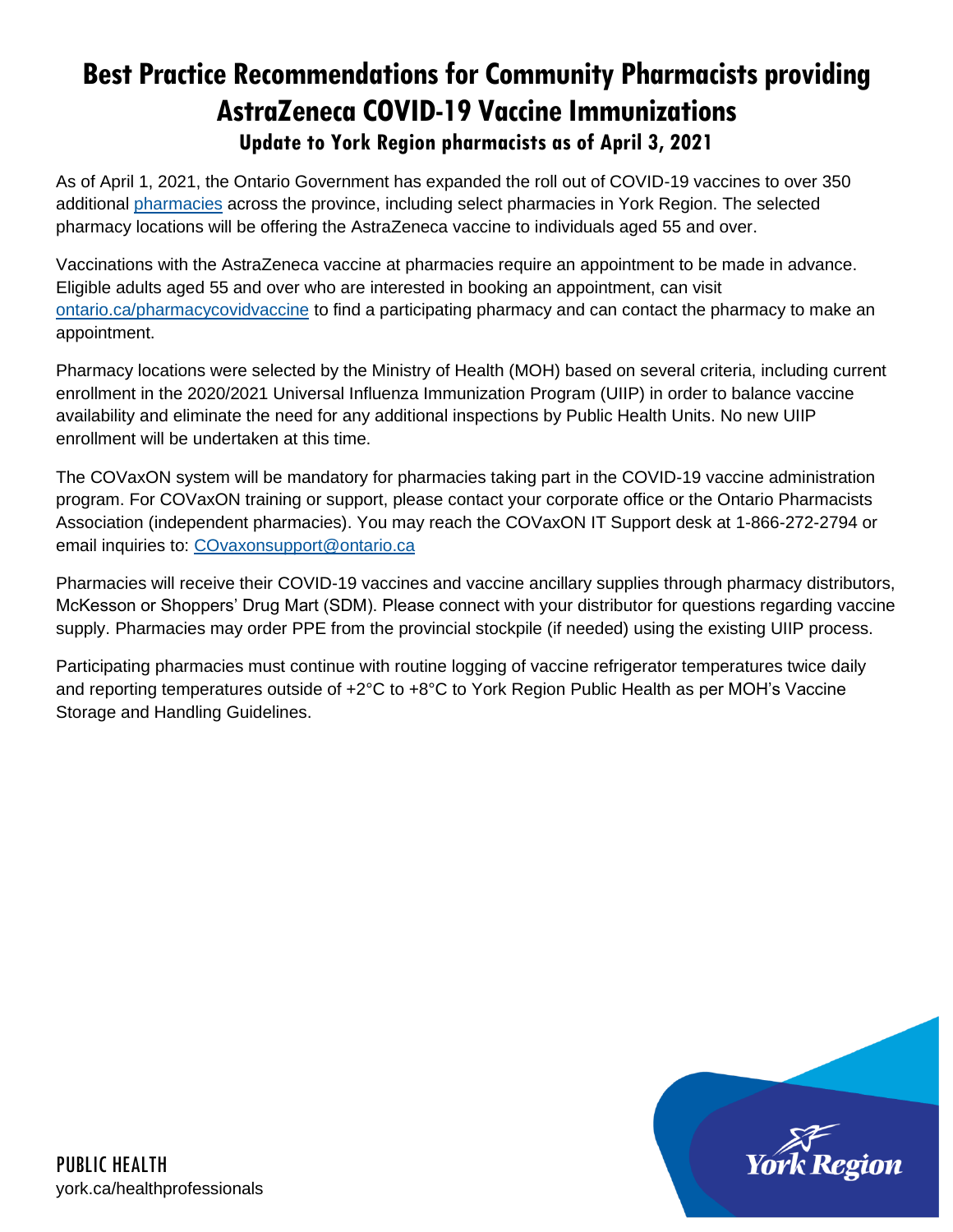To support pharmacy professionals, York Region Public Health is providing the following best practice recommendations that will guide you in proper storage, handling and administration of the AstraZeneca COVID-19 vaccine and infection prevention and control measures at your pharmacy.

# **Important Information on AstraZeneca COVID-19 Vaccine**

| AstraZeneca COVID-19 Vaccine/COVISHIELD Vaccine<br>(COVID-19 (ChAdOx1-S [recombinant]) |                                                                                                                                                                                                                                                                                                                                                                                                                                                                                                                                                                                                               |
|----------------------------------------------------------------------------------------|---------------------------------------------------------------------------------------------------------------------------------------------------------------------------------------------------------------------------------------------------------------------------------------------------------------------------------------------------------------------------------------------------------------------------------------------------------------------------------------------------------------------------------------------------------------------------------------------------------------|
| <b>Type of vaccine</b>                                                                 | Non-replicating viral vector (ChAd)                                                                                                                                                                                                                                                                                                                                                                                                                                                                                                                                                                           |
| Date of authorization in Canada                                                        | February 26, 2021                                                                                                                                                                                                                                                                                                                                                                                                                                                                                                                                                                                             |
| Authorized ages for use                                                                | 18 years of age and older.<br>Note: Although the vaccine has been approved for<br>individuals 18 years of age and older, National Advisory<br>Committee on Immunization (NACI) recommends that<br>AstraZeneca COVID-19 vaccine should not be used in<br>adults under 55 years of age at this time.                                                                                                                                                                                                                                                                                                            |
| <b>Dose</b>                                                                            | 0.5 mL $(5 \times 10^{10} \text{ viral particles})$                                                                                                                                                                                                                                                                                                                                                                                                                                                                                                                                                           |
| <b>Schedule</b>                                                                        | 2 doses                                                                                                                                                                                                                                                                                                                                                                                                                                                                                                                                                                                                       |
| <b>Recommended Interval</b>                                                            | 4 months*<br>To increase the number of individuals benefiting from the<br>first dose of vaccine, the province is following NACI<br>recommendations to extend the interval for the second<br>dose of COVID-19 vaccine to 4 months after receipt of<br>the first dose.                                                                                                                                                                                                                                                                                                                                          |
| <b>Booster doses</b>                                                                   | At present, no evidence for additional boosters after the<br>2- dose series                                                                                                                                                                                                                                                                                                                                                                                                                                                                                                                                   |
| <b>Route of administration</b>                                                         | Intramuscular (IM) into the deltoid muscle                                                                                                                                                                                                                                                                                                                                                                                                                                                                                                                                                                    |
| Nature of the antigen                                                                  | Transmembrane spike protein                                                                                                                                                                                                                                                                                                                                                                                                                                                                                                                                                                                   |
| <b>Adjuvant</b>                                                                        | None                                                                                                                                                                                                                                                                                                                                                                                                                                                                                                                                                                                                          |
| <b>Storage requirements</b>                                                            |                                                                                                                                                                                                                                                                                                                                                                                                                                                                                                                                                                                                               |
| Primary storage requirements, pre-puncture                                             | $+2$ to $+8$ °C<br>Store in the original carton and protect from light until<br>ready to use. Do not freeze.                                                                                                                                                                                                                                                                                                                                                                                                                                                                                                  |
| <b>Diluent</b>                                                                         | <b>No</b>                                                                                                                                                                                                                                                                                                                                                                                                                                                                                                                                                                                                     |
| <b>Formats available</b>                                                               | Multi-dose vial (8- and 10-dose presentations).<br>Preservative free.                                                                                                                                                                                                                                                                                                                                                                                                                                                                                                                                         |
| <b>Usage limit post-puncture</b>                                                       | 6 hours when stored at room temperature (up to $+25$ or<br>+30°C depending on product) OR 48 hours when stored<br>in a refrigerator $(+2 \text{ to } +8^{\circ}\text{C})$ .<br>A punctured vial that has been kept at room temperature<br>can be returned to the refrigerator. However, the<br>cumulative storage time at room temperature must not<br>exceed 6 hours and the total cumulative storage time<br>post-puncture must not exceed 48 hours. After this time,<br>the vial must be discarded.<br>Mark the vial with the date and time it was first punctured<br>and discard at the appropriate time. |
| <b>Drug Interactions</b>                                                               | No interaction studies have been performed.                                                                                                                                                                                                                                                                                                                                                                                                                                                                                                                                                                   |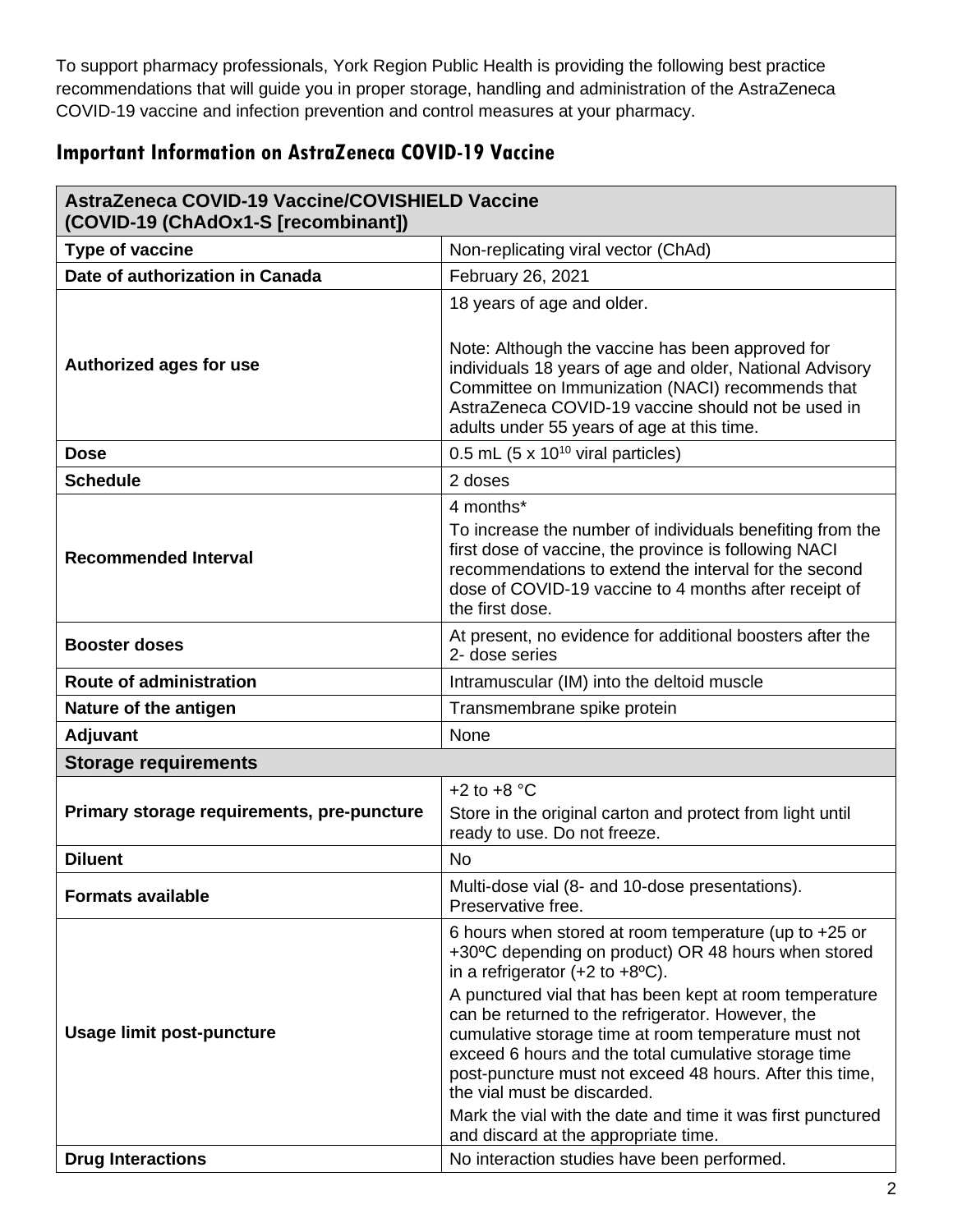Like all vaccines, the AstraZeneca COVID-19 vaccine has specific storage and handling requirements that must be adhered to maintain its effectiveness. Failure to adhere to vaccine handling and cold chain requirements may reduce vaccine potency (resulting in lack of protection against COVID-19) and/or increased local reactions at the site of the vaccine administration. The loss of vaccine effectiveness due to cold chain exposures to adverse conditions is cumulative, permanent and irreversible.

# **Dose Preparation**

AstraZeneca COVID-19 vaccine is a colourless to slightly brown, clear to slightly opaque solution. The vaccine should be inspected visually for particulate matter and discolouration prior to administration. Discard the vial if the solution is discoloured or visible particles are observed.

Perform proper hand hygiene before handling the vaccine. Prepare the vaccine on a clean surface. Do not shake the vial before use. Do not reconstitute, dilute, or mix the vaccine with other medicinal products.

Using aseptic technique, cleanse the vial stopper with a single-use antiseptic swab. Allow to dry before inserting a new needle and new syringe into the vial. All needles and syringes are for single use only. Never reenter a vial with a used needle or used syringe.

Withdraw a 0.5 mL dose of the vaccine from the vial. Once the vaccine is drawn up into the syringe, the needle should be immediately withdrawn from the vial.

The dose in the syringe should be used promptly. Do not pre-draw or store vaccine doses in syringes. There is no available stability data on storing AstraZeneca COVID-19 vaccine in syringes that have been pre-drawn in advance.

When withdrawing subsequent doses, puncture the vial stopper at a different area each time to avoid coring of the rubber.

It is normal for solution to remain in the vial after withdrawing the final dose. When a full dose cannot be extracted from a vial, the remaining solution should be discarded. This leftover solution is not considered wastage. Do not pool solution obtained from two or more vials to comprise a dose of vaccine.

# **Administration**

Before immunization, cleanse the skin with a single-use antiseptic swab and allow to dry. Do not wipe the alcohol off the client's skin. Refrain from touching other body parts or surfaces while administering vaccine to prevent transfer of contaminants.

AstraZeneca COVID-19 vaccine should be administered by the intramuscular (IM) route only. The preferred site is the deltoid muscle of the upper arm. Do not inject the vaccine intravascularly, subcutaneously or intradermally.

The AstraZeneca COVID-19 vaccine should not be given simultaneously with other vaccines.

There is no data available on the interchangeability of AstraZeneca COVID-19vaccine with other COVID-19 vaccines to complete the vaccination series. Individuals who have received one dose of AstraZeneca COVID-19 vaccine should receive a second dose of AstraZeneca COVID-19 vaccine to complete the vaccination series.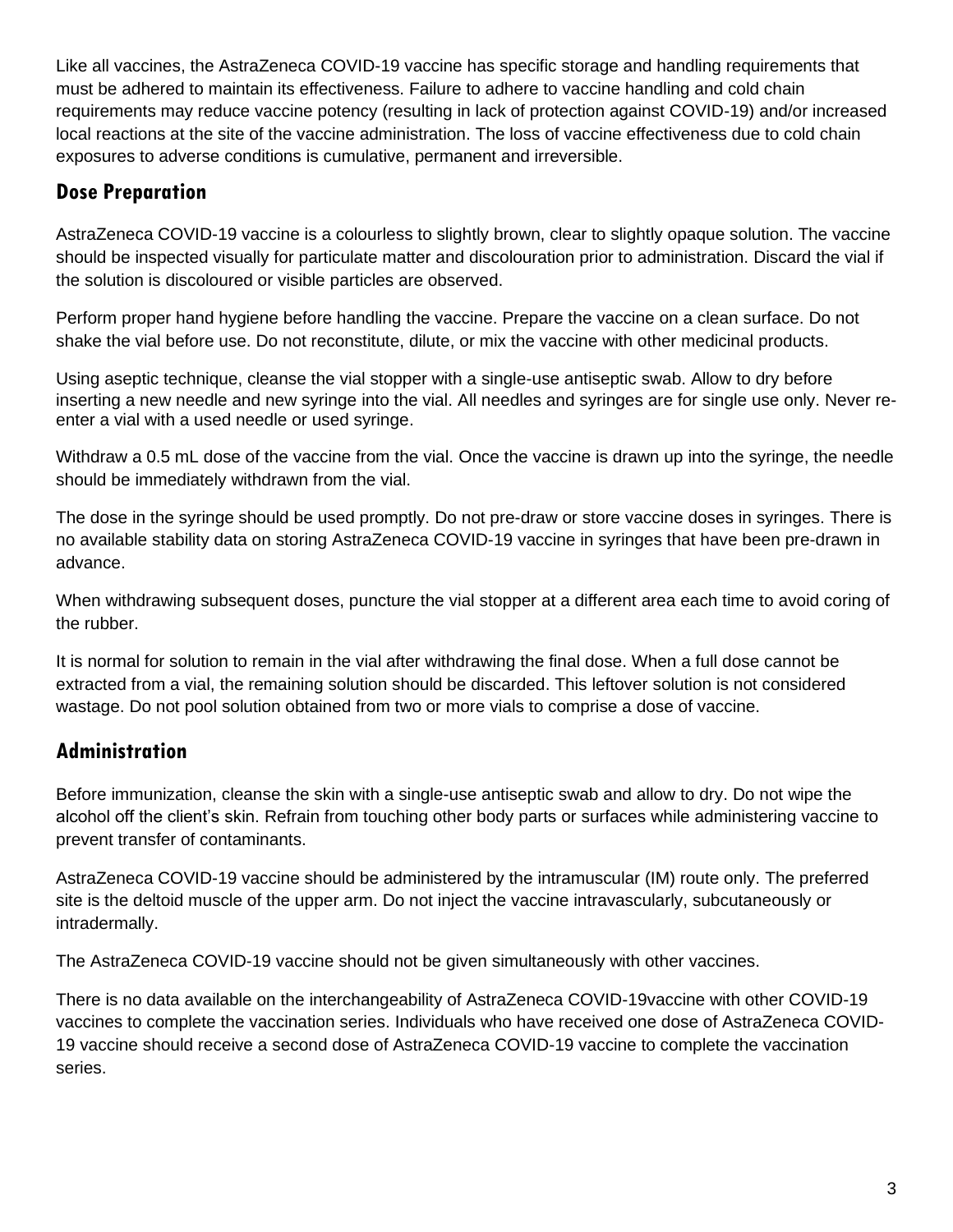# **Post-Immunization**

- Do not recap needles. Always engage the needle's safety feature, preferably not with your fingers, to prevent needlestick injuries
- Dispose of used needle and syringes immediately after use in a puncture-resistant sharps container which is to be accessible at point of use
- As part of post-immunization monitoring, be prepared to manage any potential anaphylactic reaction in the vaccine recipient

# **Physical Distancing**

- Maintain physical distancing of two metres (6 feet) whenever possible
- Determine a limit on the number of individuals who may enter the pharmacy at any given time to avoid overcrowding
- Set appointments at 15-minute intervals to allow sufficient time for proper screening, vaccine preparation, area cleaning and disinfection between immunizations
- Limit the immunization area to one client and one essential caregiver, if required
- Apply markers and indicators on the floor to maintain one-way traffic flow and facilitate proper physical distancing of two metres (6 feet)
- Use a separate entrance and exit, if possible
- Utilize physical barriers such as plexiglass barriers to minimize contact between clients and pharmacy staff
- Maximize ventilation in the immunization area (e.g., keeping windows and/or counseling room door opened) to decrease concentration of aerosols that are suspended in the air and reduce risk of viral spread
- Arrange seating two metres (6 feet) apart in the post-immunization waiting area

# **Personal Protective Equipment (PPE)**

Ensure you have an adequate supply of PPE and it is easily accessible in each immunization area.

#### **Medical Masks and Eye Protection:**

- When immunizing, you should wear both a medical mask and eye protection (face shield or safety goggles)
- Eyeglasses are not an appropriate substitute for face shield or safety goggles
- Face shield or safety goggles must be clean and disinfected after each immunization
- Masks should be replaced if damp, soiled or damaged
- Vaccine recipients should also wear a mask or face covering

In addition to medical masks and eye protection, conduct a personal risk assessment prior to every client interaction to determine need for additional PPE.

#### **Examination Gloves:**

- Gloves are not required during immunization unless there is contact with blood, bodily fluids, non-intact skin or if the immunizer has non-intact skin.
- If gloves are worn, perform hand hygiene before putting on a new pair of gloves. Dispose of gloves immediately after each immunization and perform hand hygiene after glove removal.
- Do not apply hand sanitizer on gloves. Use of hand sanitizer on gloves for repeated use is not recommended.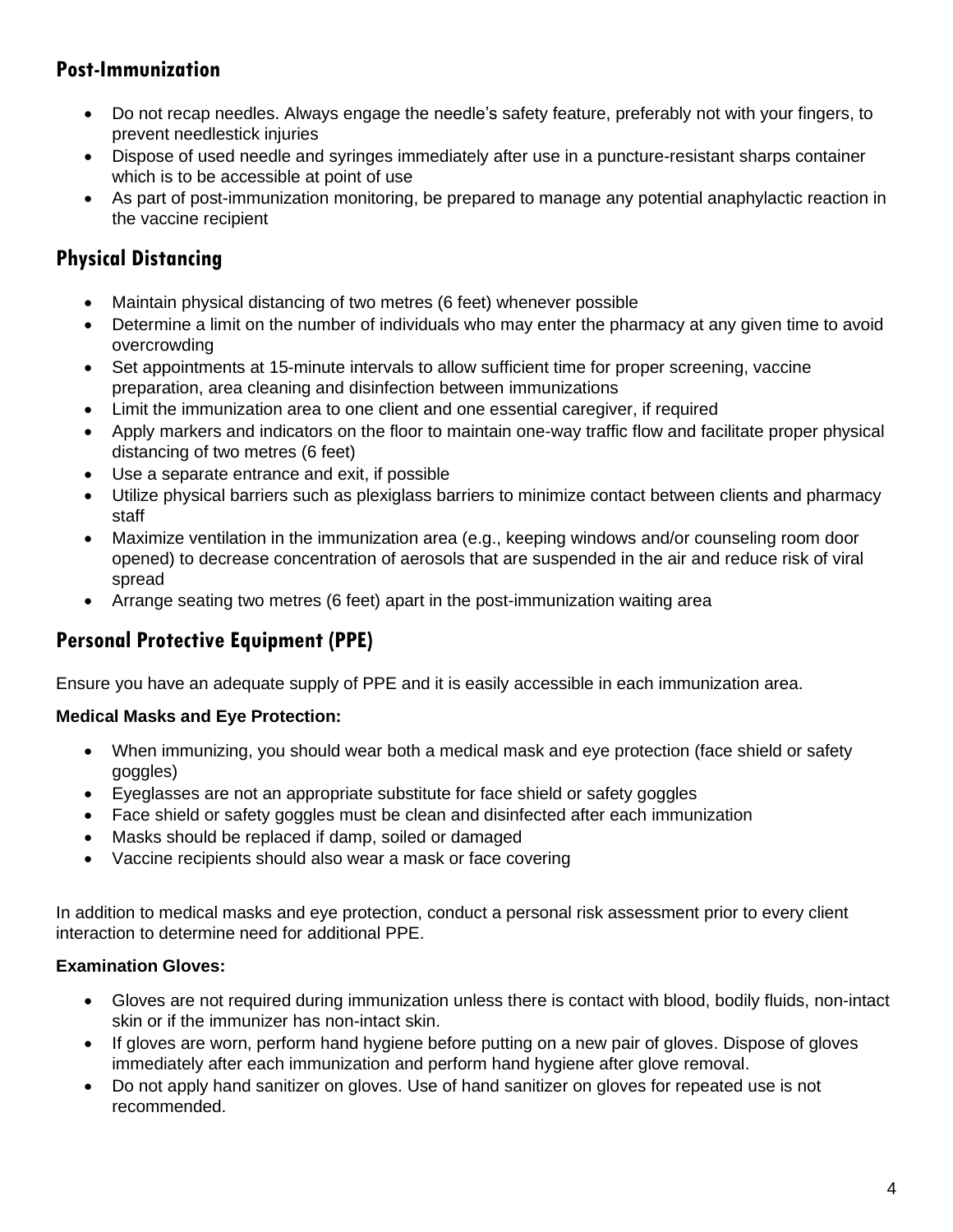#### **Gowns:**

- Gowns are not required during immunization unless there is a potential for the immunizer's clothing to become contaminated such as when managing an adverse event post immunization e.g. a client who has vomited after receiving the vaccine.
- If a gown is worn, dispose of gown immediately after immunization and perform hand hygiene after gown removal.

Be sure to follow best practices, including hand hygiene, before donning and after removal of PPE.

### **Infection Prevention and Control (IPAC) Measures**

- Perform hand hygiene before handling vaccines and before and after each immunization. If handling client belongings (e.g. health cards), hand hygiene is performed before and after handling.
- Alcohol-based hand rub is the preferred method of hand hygiene, unless hands are visibly soiled
- Wash your hands regularly with soap and water for 20 seconds
- Conduct a COVID screening assessment test before immunizing
- Use a disinfectant that has a drug identification number (DIN) and is approved for use in healthcare settings. Cleaning should be performed prior to disinfection unless the disinfectant is a one-step cleaner-disinfectant product. Always ensure surfaces are wet for the required contact time for proper disinfection, as stated on the product label.
- Perform routine cleaning and disinfection in frequently visited areas, such as the registration area and the post-immunization waiting area as well as and high touch surfaces including chairs and doorknobs at least twice a day
- Clean shared equipment, such as pens and clipboards after each use
- Place alcohol-based hand sanitizers containing 60-90% alcohol at various areas of the pharmacy for staff and client use
- Clean and disinfect immunization area after each immunization

# **Vaccine-Induced Prothrombotic Immune Thrombocytopenia (VIPIT) following AstraZeneca COVID-19 vaccination**

Both your pharmacy and the vaccine recipient should be aware the potential for Vaccine-Induced Prothrombotic Immune Thrombocytopenia (VIPIT) following AstraZeneca COVID-19 vaccination. The NACI recommends that anyone receiving the AstraZeneca COVID-19 vaccine should be informed of this potential adverse event and advised to seek immediate medical attention if they develop symptoms of thromboembolism and/or thrombocytopenia between days 4 and 20 following receipt of the AstraZeneca vaccine.

Symptoms to be vigilant for include: shortness of breath, chest pain, leg swelling, persistent abdominal pain, neurological symptoms including sudden onset of severe or persistent worsening headaches or blurred vision, skin bruising (other than at the site of vaccination) or petechiae.